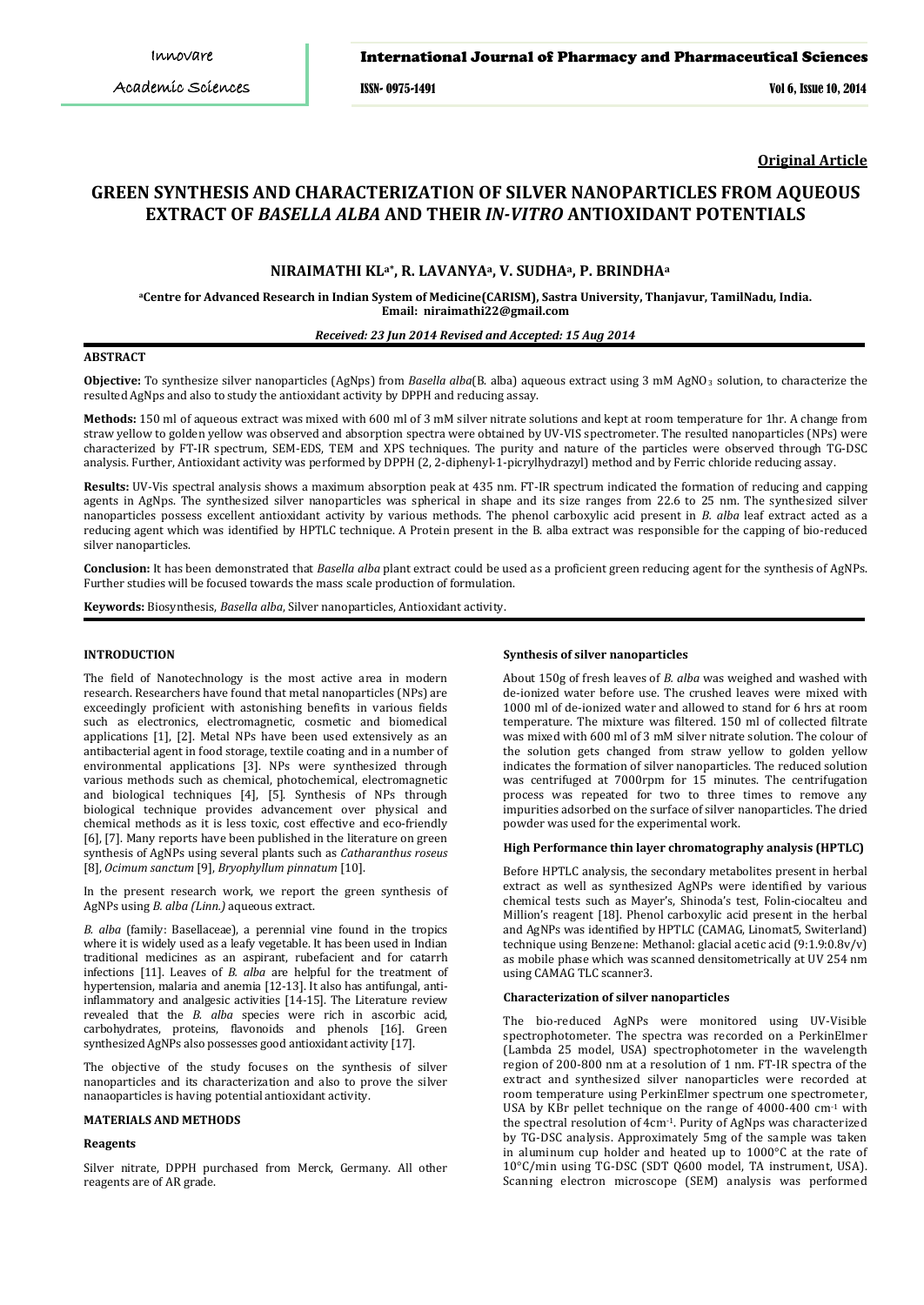using FE-SEM (JEOL JSM 6701-F model, USA). Thin film of the sample was prepared on a carbon coated copper grid by using a pinch of the sample. The film on the SEM grid was then allowed to dry and the SEM images were observed. In addition, elemental analysis was done by Energy dispersive spectroscopy (EDS). The morphological features of nanoparticles were confirmed by TEM (Transmission Electron Microscope 2100F, JEOL Japan) using an accelerated voltage of 200kv. XPS technique was carried out on a K-Alpha instrument supplied by Thermoscientific, USA. The sample material was placed in a thin film sample holder and accelerated at 50ev. The antioxidant activity of synthesized nanoparticles was carried out by DPPH method and reducing assay [19, 20].

# **RESULTS**

### **High Performance Thin Layer Chromatography (HPTLC)**

The metabolites present in the extract and the synthesized AgNPs were identified by HPTLC fingerprinting technique which was shown in Figure1-a, b. The resulted chromatogram shows corresponding  $\overline{R}_f$  values at 0.43, 0.49, 0.63, 0.73, 0.80 and 0.93 that signifies the presence of different phenol carboxylic acids [21].



**Fig. 1: HPTLC fingerprinting of phenolic acids present in** *B. alba* **extract (a) synthesized AgNPs (b)**

#### **UV-Visible spectral analysis**

Figure 2 shows UV-Vis spectra of aqueous extract of *B. alba* with 3 mM silver nitrate solution. The colour of the solution changes from straw yellow to golden yellow due to reduction of silver ion, which indicates the formation of silver nanoparticles. UV-Visible absorption spectra of silver nanoparticles showed a maximum absorbance of 435 nm.



**Fig. 2: UV-Vis spectra of synthesized nanoparticles**

#### **FT-IR Spectra**

The functional groups present in the extract and AgNPs were characterized by FT-IR spectrum. Figure 3-a shows the spectral result of *B. alba* extract which gives peaks at 2323.81 cm-1, 1664.28 cm<sup>-1</sup>, 1373.38 cm<sup>-1</sup>, 1329.32 cm<sup>-1</sup> were assigned to C=N stretching, C-O stretching (phenols), C-N stretching (aromatic tertiary amines) whereas interaction of bio-molecules with NPs show peaks at 1628.33 cm-1, 1522.48 cm-1, 1384.21 cm-1 and 1048.84 cm-1 corresponds to C=N stretching, aromatic C=C stretching, C-O stretching (phenols) and C-N vibration (as shown in Figure 3-b). These absorbance peaks related to flavonoids, proteins, phenolic acids.



**Fig. 3: FT-IR spectrum of bio-molecules in extract (a) and silver nanoparticles (b)**

# **TG-DSC analysis**

The purity and thermal stability of AgNPs was detected by TG-DSC analysis (Fig 4). The reported melting point 960.54°C through this analysis was closely related to metallic silver which indicates the purity. The loss in mass of about 16.32 mg proved that the metallic core is surrounded by bio-molecules. TGA plot suggested that the weight loss in the temperature range of 0°C-100°C is due to moisture. Degradation pattern of organic compounds was between 100°C-750°C. There was no degradation above 750°C that accounts for the weight of silver.



**Fig. 4: TG-DSC curve of synthesized nanoparticles**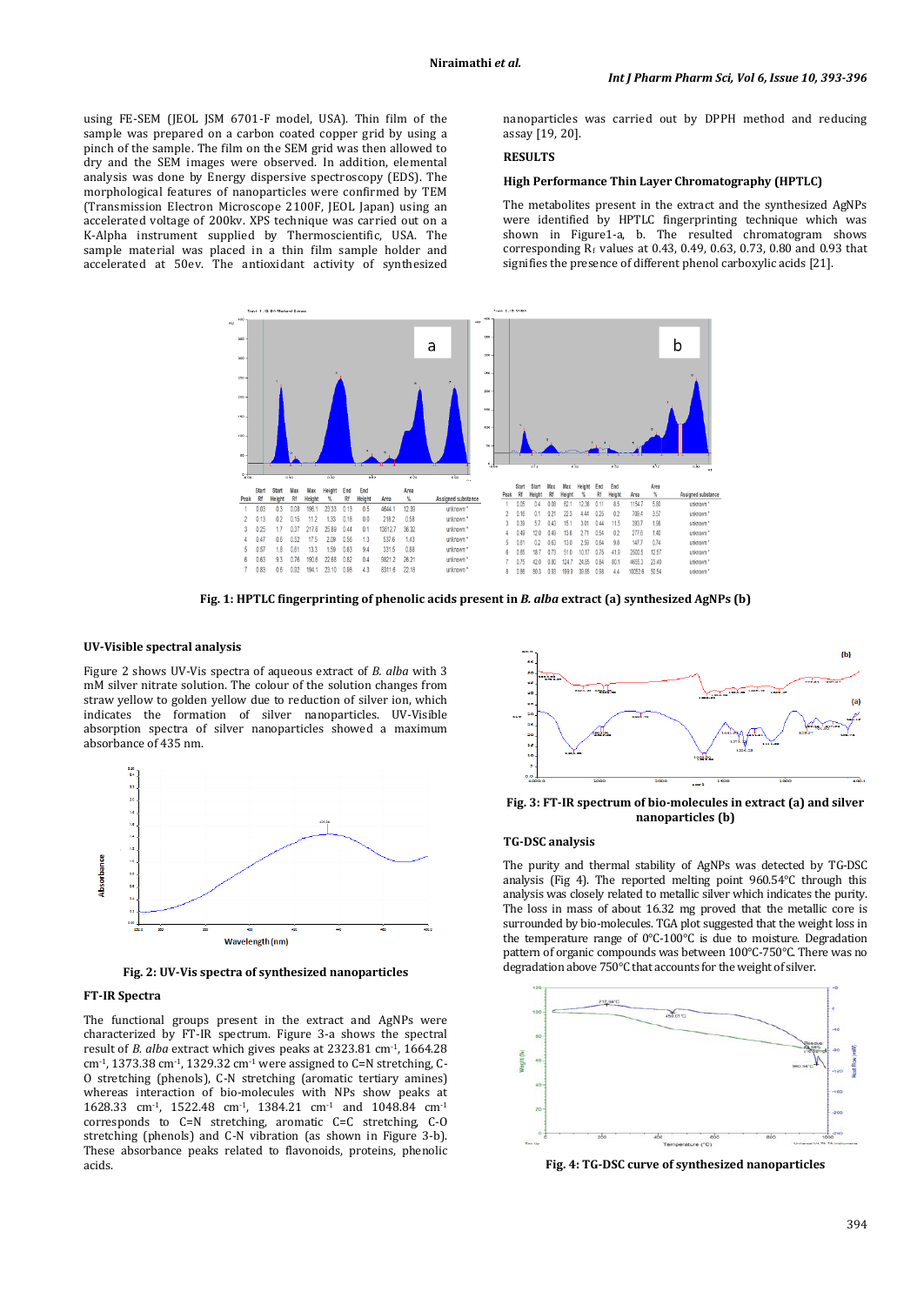# **SEM and EDS studies**

According to Scanning electron microscope (SEM), the size of the agglomerated nanoparticles ranges from 22.6 to 25 nm (as shown in Figure 5-a). Energy dispersive spectroscopy (EDS) analysis confirmed the presence of elemental silver signals of the nanoparticles (Figure 5-b). Strong signals of metallic silver and other elemental weak signals (O, N) are recorded in the energy of 3Kev. The morphology and coating of bio-molecules over the nanoparticles was observed by transmission electron microscope (TEM). Representative TEM image of AgNPs shows the particles were in nano range with a mean diameter of 24.79 nm and the particles were spherical in shape (Figure 5-c,d).

### **XPS analysis**

The XPS spectrum displays silver signal of the nanoparticles (Figure 6). The general scan spectrum shows the presence of strong Cls, Ols, Nls, and Ag3d core levels (shown in Figure 6-a). The Ag3d core level spectrum (shown in Figure 6-b) is resolved into two spin-orbit components, which occurred at binding energy of 368.0 and 375.0ev respectively.



**Fig. 5: SEM images of synthesized AgNps (a) with EDS image (b) and typical TEM micrograph of Synthesized silver nanoparticles(c, d)**



**Fig. 6: XPS survey scan (a) Ag3d scan (b) core level spectra recorded from silver nanoparticles**

### **Anti-oxidant Activity**

The antioxidant activity of Silver nanoaparticles was evaluated using DPPH (2, 2-diphenyl-1-picrylhydrazyl) and reducing assay. As shown in Figure 7, DPPH free radical scavenging activity of synthesized AgNPs showed a potent inhibitory effect when compared with Gallic acid as a standard ranging from 7.81µg/ml to

1000µg/ml. The percentage inhibition of free radical gets increased with increase in concentration of substrates. The  $IC_{50}$  value of nanoparticles was found to be 62.5µg/ml. Figure 7 also shows the reducing ability of silver nanoparticles compared with ascorbic acid (Vitamin c) as standard. The reducing power of nanoparticles was found to be effective and increased with an increase in concentration.



**Fig. 7: Histogram showing Inhibitory activity and reducing assay of synthesized AgNPs**

# **DISCUSSION**

Green synthesis always proved to be efficient, less toxic and ecofriendly because this process reduces or eliminates the used and generation of hazardous substance [22]. In this study, green synthesis was made from the extract of *Basella alba* using silver nitrate solution*.* The silver ion gets reduced into silver nanoparticles by the reducing agents present in plant extract

which was observed by the change in colour. The formation of golden yellow colour might be due to the excitation of the surface Plasmon vibration of the synthesized nanoaparticles which was confirmed by the maximum absorbance at 435 nm using UV-VIS spectral analysis. The corresponding bio molecules in the extract were identified by HPTLC technique. The chromatogram of the extract and AgNps indicates the presence of different bio active molecules. which was shown in Figure1. The reducing and capping